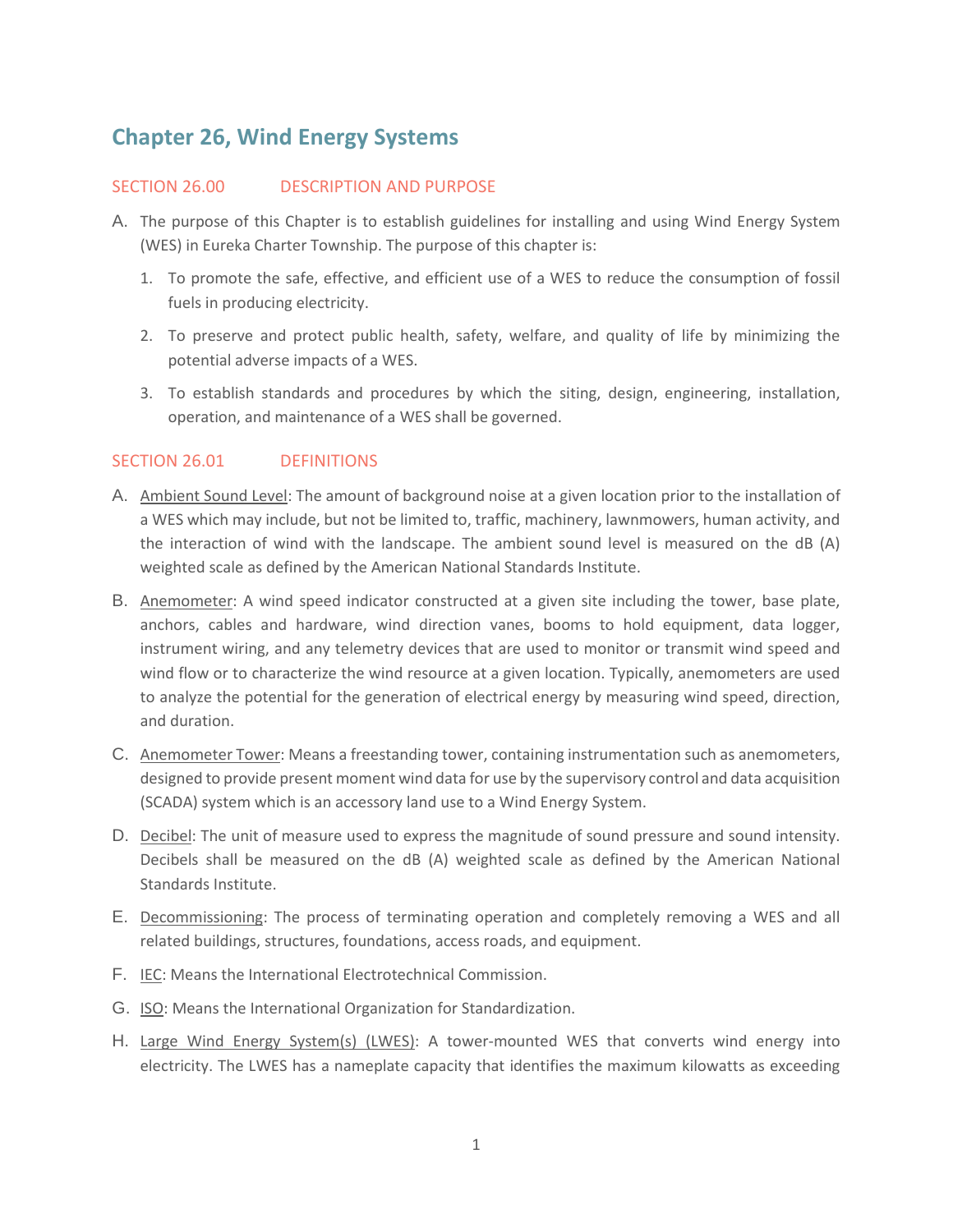100 kilowatts and the total height of a LWES exceeds 60 feet, and is primarily used to provide on-grid electrical production.

- I. Lease Unit Boundary: A boundary around property leased for purposes of a WES including parcels adjacent to the parcel on which the WES tower or equipment is located. For purposes of setback, the lease unit boundary shall not cross road rights-of-way.
- J. Nacelle: The encasement that houses all of the generating components, gearbox, drive train, and other equipment.
- K. Net-Metering: A special metering and billing agreement between utility companies and their customers that facilitates the connection of renewable energy generating systems to the power grid.
- L. Occupied Building: A residence, school, hospital, church, public library, business, or other building used for public gatherings.
- M. **Operator:** The entity responsible for the day-to-day operation and maintenance of a WES.
- N. Owner: The individual or entity, including respective successors and assigns, which has an equity interest or owns the WES.
- O. Participating Parcel: A parcel of real property which is under lease or other property agreement with a utility grid wind energy system owner/operator.
- P. Rotor: An element of a WES that acts as a multi-bladed airfoil assembly, thereby extracting through rotation, kinetic energy directly from the wind.
- Q. Shadow Flicker: The moving shadow, created by the sun shining through the rotating blades of a WES.
- R. Small Wind Energy System(s) (SWES): A structure or tower-mounted SWES has a nameplate capacity that does not exceed 100 kilowatts, and the total height does not exceed 60 feet.
- S. Sound Pressure: An average rate at which sound energy is transmitted through a unit area in a specified direction. The pressure of the sound measured at a receiver.
- T. Sound Pressure Level: The sound pressure mapped to a logarithmic scale and reported in decibels (dB).
- U. Structure: Any building or other structure that is a minimum of 12 feet high at its highest point of roof and is secured to frost footings or a concrete slab.
- V. Total Height: The vertical distance measured from the ground level at the base of the tower to the uppermost vertical extension of any blade, or the maximum height reached by any part of the WES or Anemometer.
- W. Tower: A freestanding support on which a WES is mounted.
- X. Utility Grid Wind Energy System: An electricity generating facility consisting of one or more wind turbines under common ownership or operation control, and includes substations, MET Towers, cables/wires and other buildings accessory to such facility, located on private land which is under lease or other property agreement with a utility grid wind energy system owner/operator, whose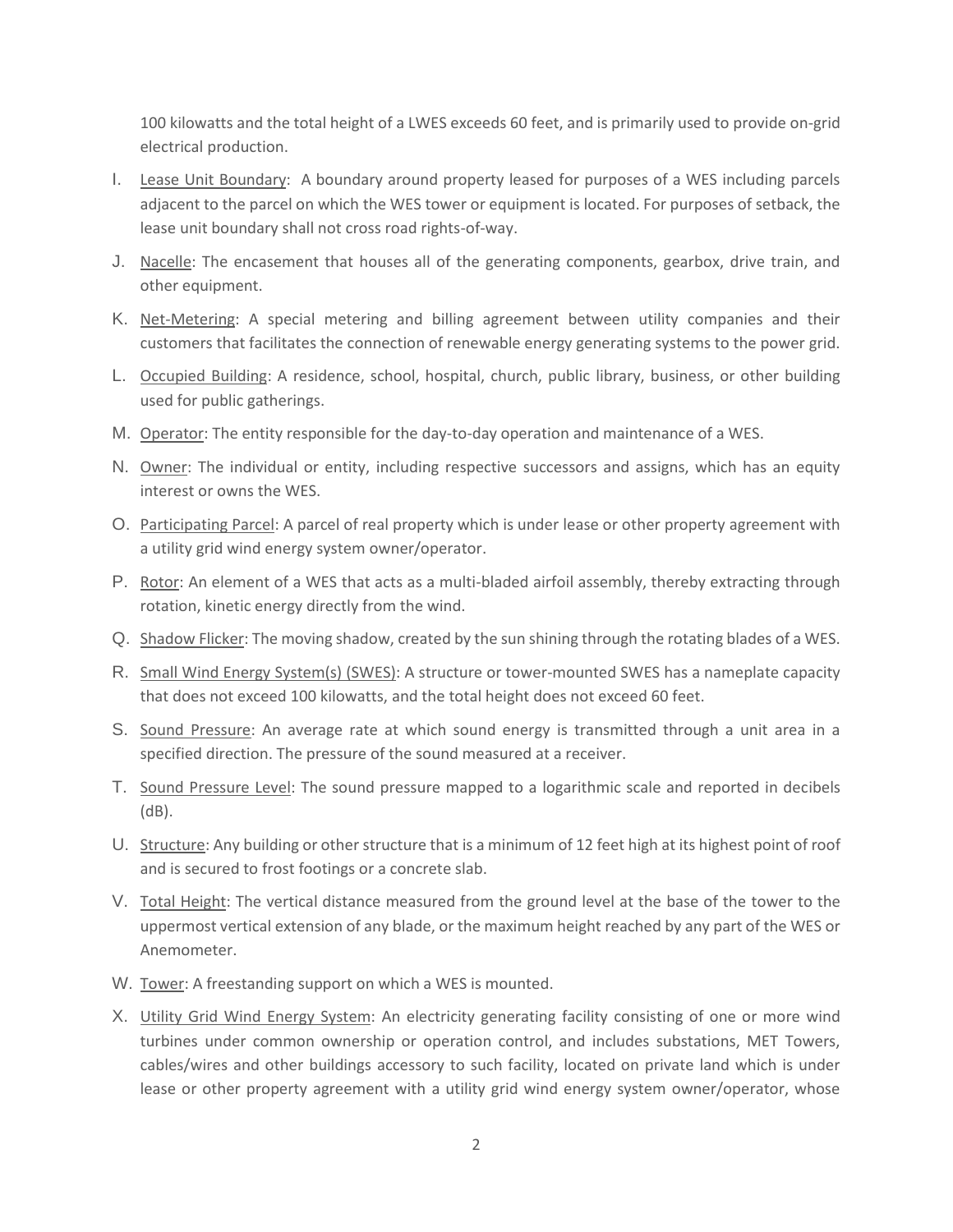main purpose is to supply electricity to off-site customers(s). It includes substations, MET towers, cables, wires, and other buildings accessory to such facility.

Y. Wind Energy System (WES): Any WES that converts wind energy into electricity through the use of equipment that includes any base, blade, foundation, generator, nacelle, rotor, tower, transformer, vane, wire, inverter, batteries, or other components used in the system.

### SECTION 26.02 APPLICABILITY

- A. This Chapter applies to all WESs proposed to be constructed or modified after the effective date of adoption of this Ordinance.
- B. All WESs constructed prior to the adoption of this Chapter shall not be required to meet the requirements herein; however, any physical modification to an existing WES that materially alters the size, type, equipment, or location shall require approval under this Chapter.

### SECTION 26.03 TEMPORARY ANEMOMETER USAGE

Anemometers shall be permitted in all zoning districts as a temporary use, subject to the following:

- A. An anemometer shall be allowed for no more than 18 months for a SWES, and no more than three years for a LWES.
- B. The construction, installation, or modification of an anemometer tower shall require zoning, building, and electrical permits and shall conform to all applicable local, state, and federal safety, construction, environmental, electrical, communications, and Federal Aviation Administration (FAA) requirements.
- C. An anemometer shall be subject to the minimum requirements for height, setback, separation, location, safety requirements, and decommissioning that correspond to the size of the WES that is proposed to be constructed on the site.
- D. Every anemometer must be approved by the Planning Commission as a special land use.

### SECTION 26.04 GENERAL STANDARDS FOR ALL WESs

Following are general standards required for all WESs constructed in Eureka Charter Township.

- A. Appearance: A WES, including accessory buildings and related structures, shall be a non-reflective, non-obtrusive color (white, gray, black). The appearance of the turbine tower and any ancillary facility shall be maintained throughout the life of the WES.
- B. Siting: A Zoning Permit is required for all WES installations. All LWESs and utility grid WESs shall be subject to Special Land Use review and approval by the Eureka Charter Township Planning Commission.
- C. Permits and Approvals: If a Zoning Permit is obtained for a WES, a building permit is required for the structure and tower, and an electrical permit, along with all other required permits and approvals, are required for installation of the WES.
- D. Lighting: WES shall not be artificially lighted except to the extent required by the FAA or other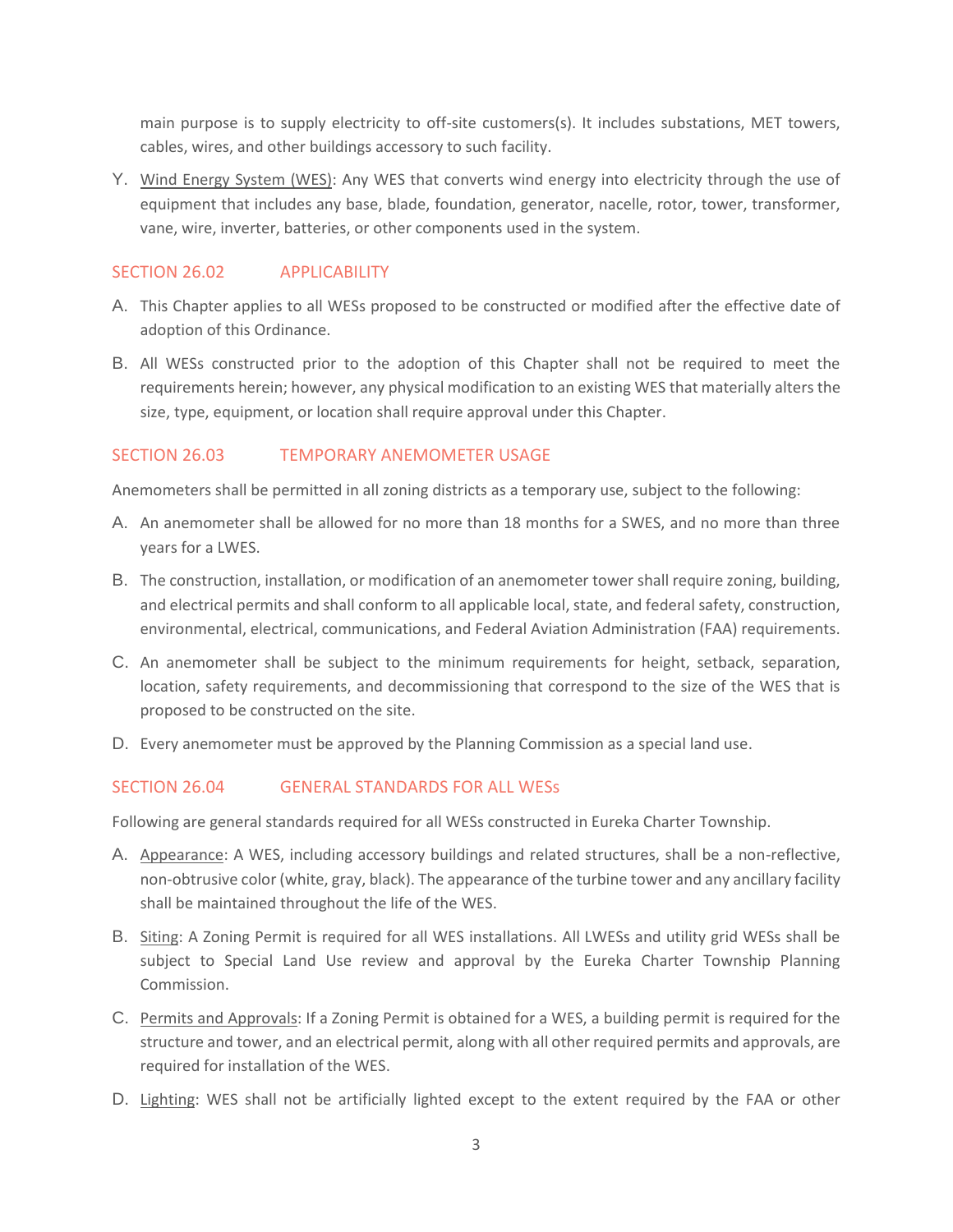applicable authority, and FAA required lighting shall use ADLS (Aircraft Detection Lighting Systems).

- E. Advertising, Adornment, or Decoration: WES shall not be used for displaying any advertising including flags, streamers, or decorative items except for the identification of the turbine manufacturer.
- F. Noise: The sound pressure level shall not exceed 50 dB (A) Lmax during daytime hours and 45 dB (A) Lmax during nighttime hours measured at the property lines or the lease unit boundary, whichever is farther from the source of the noise. If the ambient sound pressure level exceeds 50 dB (A) Lmax during daytime hours and 45 dB (A) during nighttime hours, the standard shall be ambient dB (A) plus 5 dB (A).
- G. Vibration: Vibrations shall not be produced that are humanly perceptible beyond the property lines or Lease Unit Boundary where the WES is located.
- H. Quantity: No more than one WES tower shall be installed on a primary residence. Commercial and Industrial buildings in excess of 10,000 sq. ft. may have more than one WES tower installed on the building if all setback requirements are met. The number of roof-mounted systems shall be based on manufacturer recommendations and industry and building code standards.
- I. Separation: If more than one WES is installed on a parcel, a distance equal to the height of the highest WES must be maintained between the bases of each WES, and all other setback requirements shall also be met.
- J. Electrical System: All electrical controls, control wiring, grounding wires, power lines and system components shall be placed underground within the boundary of each parcel at a depth designed to accommodate the existing land use to the maximum extent practicable.
- K. Public Utility Connection: If the WES is connected to a public utility it shall meet the requirements for interconnection and operation as set forth in the public utility's then-current service regulations meeting federal, state, and industry standard applicable to wend power generation facilities, and the connection shall be inspected by the appropriate public utility.
- L. Safety: All wind turbines shall be equipped with manual and automatic overspeed controls to limit rotation of blades to speed below the designed limits of the wind turbine. The certified registered engineer and authorized factory representative shall certify that the rotor and overspeed control design and fabrication conform to current engineering practices at the time of application. No changes or alterations from certified design shall be permitted unless accompanied by a certified registered engineer's and the authorized factory representative's statement of certification.
- M. Signage: A clearly visible warning sign regarding voltage shall be placed at the base of the WES.
- N. Structural Integrity: The structural integrity of each WES shall conform to the design standards of the International Electrical Commission, specifically IEC 61400-1, "Wind Turbine Safety and Design" and/or IEC 61- 4000-2, "Small Wind Turbine Safety", IEC 61400-22, "Wind Turbine Certification" and IEC 61400-23, "Blade Structural Testing" or any similar successor standards. Engineering data concerning construction of the tower base must be submitted with an application and site plan. The base of the wind turbine must be constructed in such a manner that upon removal of said tower, the soil will be restored to its original condition to a depth of 4 feet.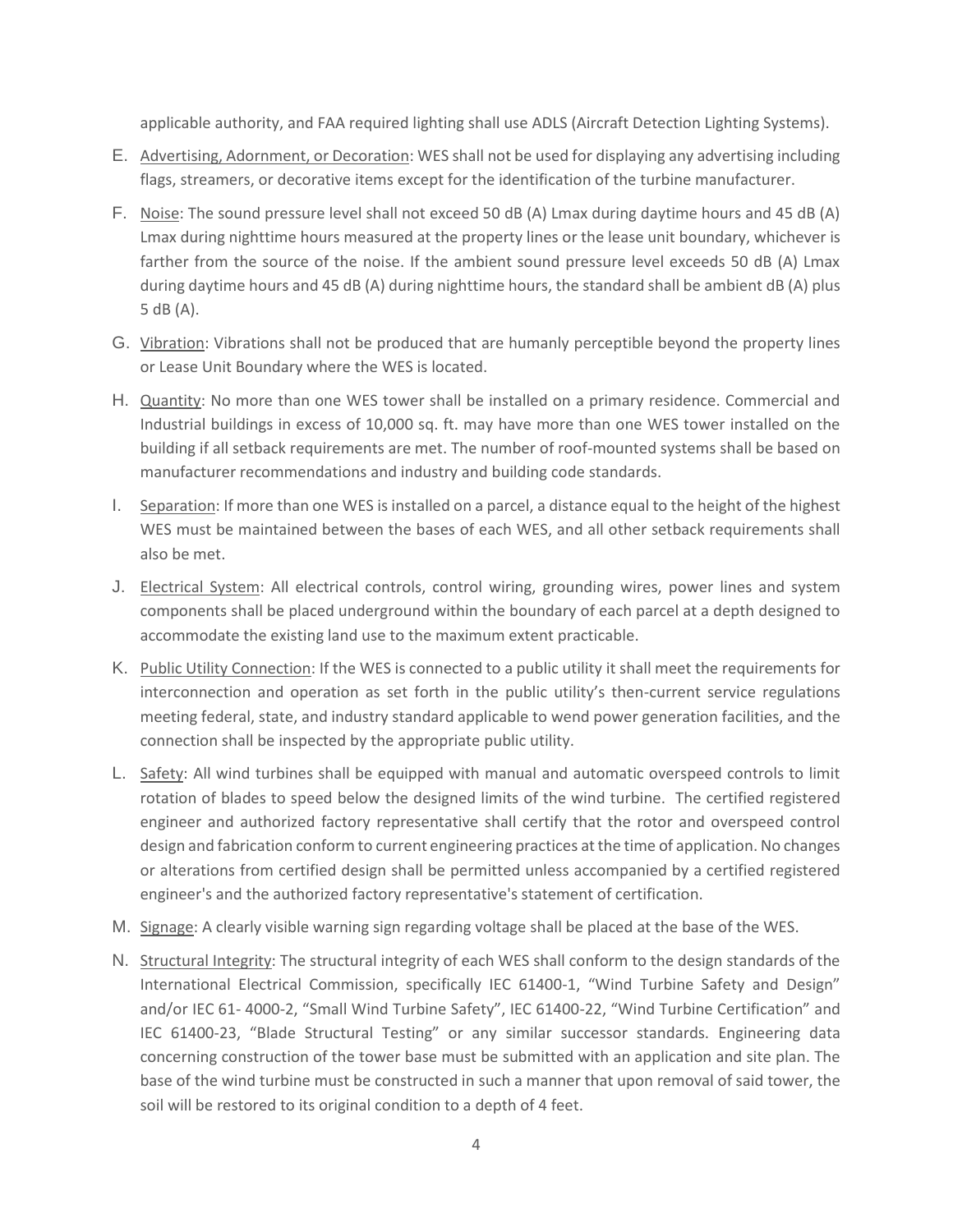- O. Signal Interference: The WES shall not interfere with communication systems such as, but not limited to, radio, telephone, television, satellite, or emergency communication systems.
- P. Decommissioning: The WES Owner(s) or Operator(s) shall complete decommissioning within one year after the end of the useful life or abandonment, whichever occurs first. Upon request of the Owner(s) or assigns of, and for good cause, the Planning Commission may grant a reasonable extension of time. The WES will presume to be at the end of its useful life if no electricity is generated for a continuous period of one year. All decommissioning expenses are the responsibility of the Owner(s) and/or Operator(s).
- Q. Responsibility: The landowner shall be jointly and severably responsible with the owner for complying with the requirements of this Chapter.

# SECTION 26.05 SMALL WIND ENERGY SYSTEM REQUIREMENTS (SWES)

The following are required for the installation of a SWES designed to primarily serve the needs of a home, farm, or small business.

### A. Setbacks:

- 1. Each Anemometer and SWES Tower shall comply with the following setback requirements.
	- a. The minimum setback for each Anemometer and SWES Tower to each existing structure, road right-of-way, property line, or utility line, except for those utility lines servicing the SWES, shall be specified in the Eureka Charter Township Zoning Ordinance or the Total height of the Tower, whichever is greater.
	- b. No Anemometer or SWES Tower shall be constructed closer to a Lease Unit Boundary than the Total Height of the Tower.
	- c. Setbacks from common property lines within a Lease Unit Boundary shall be waived.
- 2. Exterior structures and equipment part of the SWES shall comply with accessory structure setback requirements for each zoning district.
- B. Zoning Districts: SWES are allowed in all zoning districts except Manufactured Home Park Residential Districts (MHR).
- C. Tower Height: Small WES and Anemometer installations shall have a tower height of 60 feet or less measuring from grade to the highest vertical point of the turbine blade.
- D. Electrical Capacity: Small WES shall have a rated nameplate capacity of 100 Kilowatts or less.
- E. Access:
	- 1. All ground mounted electrical and control equipment shall be labeled and secured to prevent unauthorized access.
	- 2. The tower shall be designed and installed without step bolts, a ladder, etc. to prevent access to the public for a minimum height of 8 feet above the ground.
- F. Shadow Flicker: SWES shall not be placed where shadow flicker disrupts a neighboring primary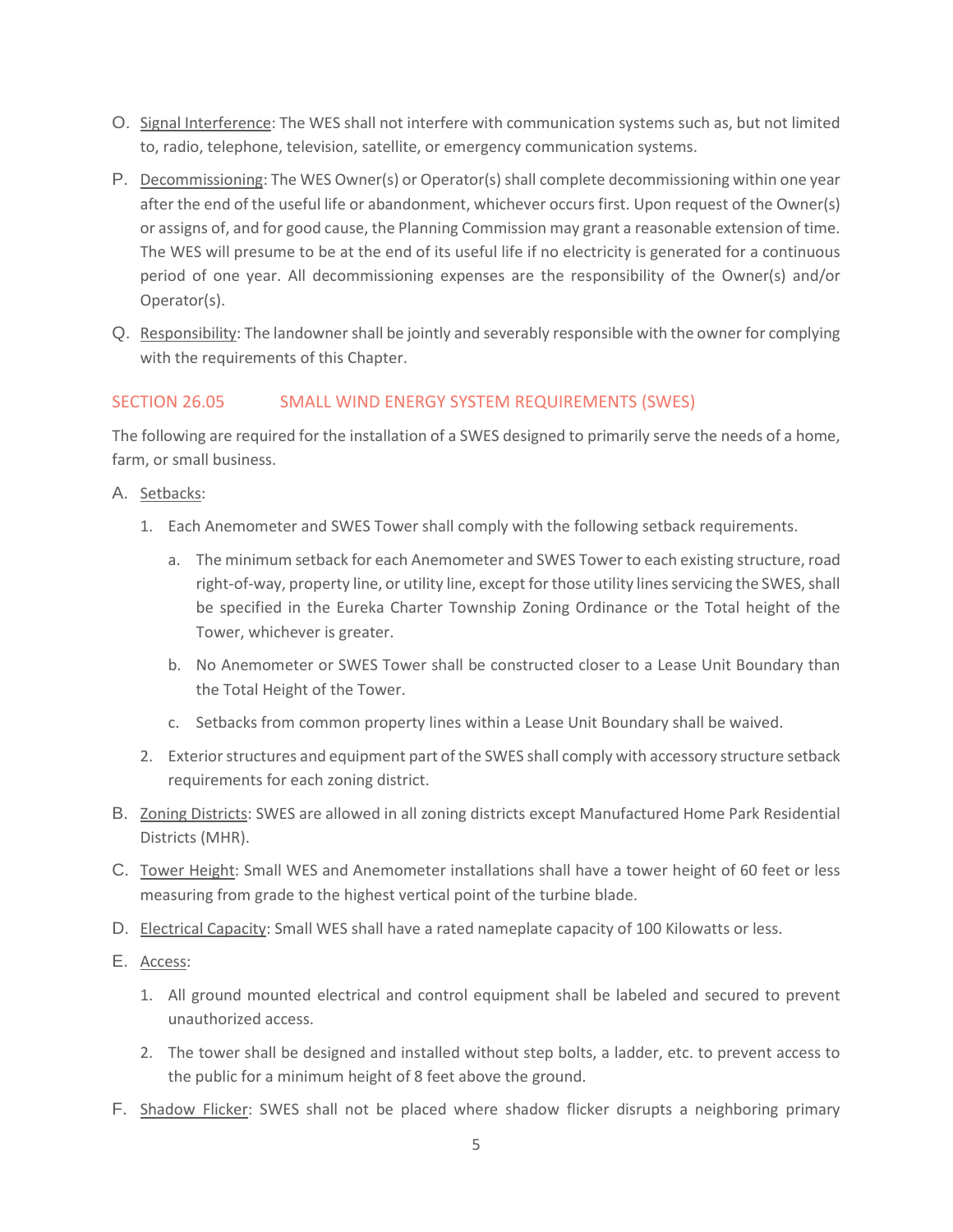residence.

- G. Construction Codes, Towers, and Interconnection Standards: SWES, including towers, shall obtain all required permits and comply with all applicable state and local construction, electrical, building, and zoning requirements and standards.
- H. Interconnection: An interconnected SWES shall comply with the Michigan Public Service Commission and Federal Energy Regulatory Commission standards. Off-grid systems are exempt from this requirement.

## SECTION 26.06 LARGE WIND ENERGY SYSTEMS (LWES)

On-site WESs over 60 feet tall or with an electrical capacity exceeding 100 kilowatts of power shall only be approved as a special land use and must meet all of the following additional standards. For LWESs within a utility grid WES, the provisions of Section 26.07 shall also apply.

- A. Zoning Districts: LWES are allowed in the AG and RR districts only provided that they can meet all other requirement of this Ordinance. LWES are allowed only with Special Land Use approval.
- B. Special Land Use Permit: A Special Land Use Permit application shall be filed with the Zoning Administrator and approved by the Planning Commission prior to any physical activity to install a LWES. In addition to the submittal requirements for Site Plan Review and Special Land Use approval specified in this Ordinance, the following additional information shall be submitted with an application for a LWES:
	- 1. Documentation that sound pressure level, construction code, tower, interconnection (if applicable), and safety requirements have been reviewed and the submitted site plan is prepared to show compliance with these issues.
	- 2. Proof of the applicant's public liability insurance for the project.
	- 3. A copy of the portion of all the applicant's lease(s) with the land owner(s) granting authority to install the anemometer tower and/or utility grid WES; legal description of the property(ies), lease unit(s); and the site plan shows the boundaries of the leases as well as the boundaries of the Lease Unit Boundary.
	- 4. The phases or parts of construction with a construction schedule.
	- 5. The project area boundaries.
	- 6. The location, height, and dimensions of all existing and proposed structures and fencing.
	- 7. The location, grades, and dimensions of all temporary and permanent on-site and access roads from the nearest county or state road.
	- 8. All new infrastructure above ground related to the project.
	- 9. A copy of Manufacturers' Material Safety Data Sheet(s) which shall include the type and quantity of all materials used in the operation of all equipment including, but not limited to, all lubricants and coolants.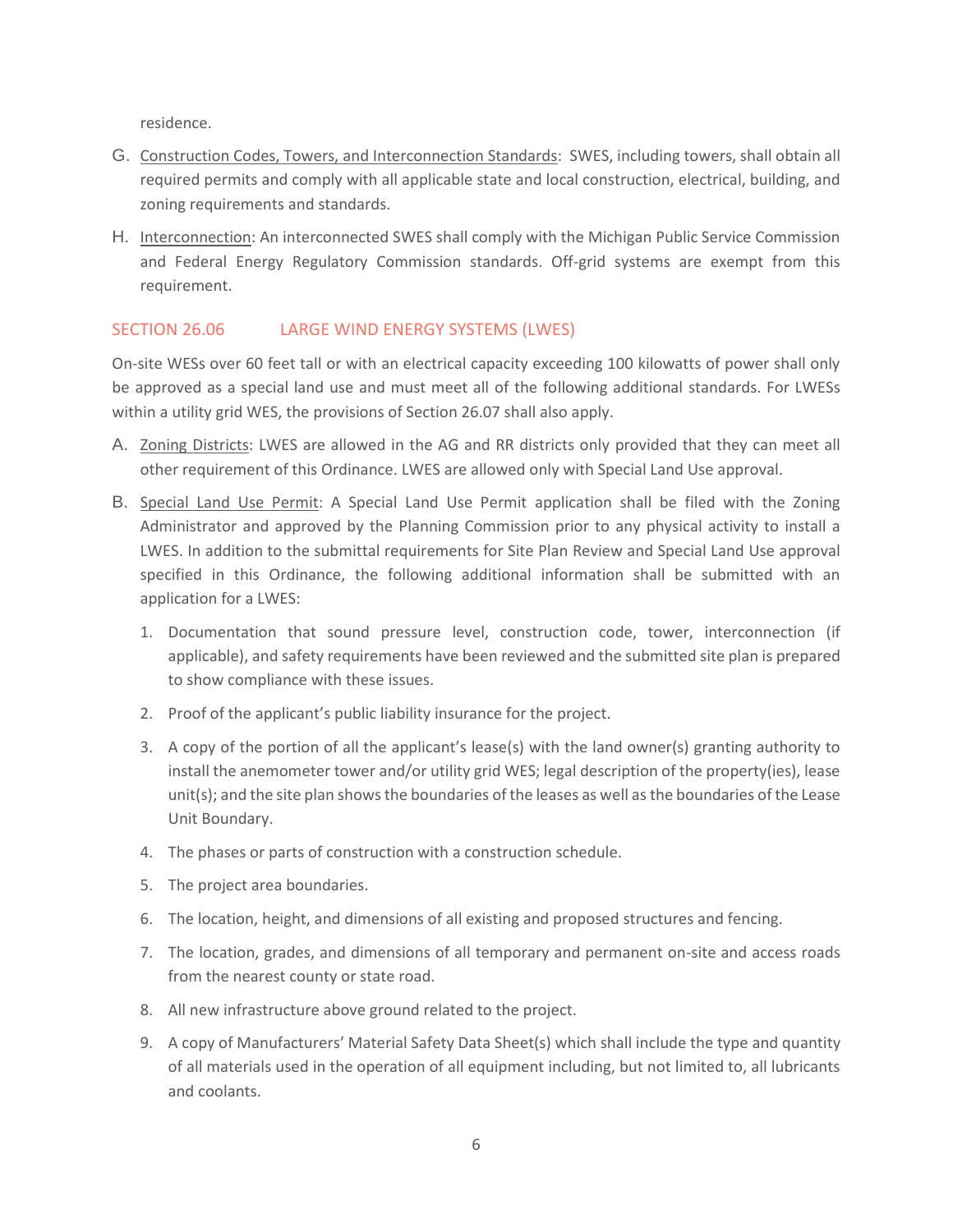- 10. Lease unit boundaries encompassing more than one parcel must be approved by the Planning Commission.
- C. Standards. In addition to the other requirements and standards of Section 26.06, the Planning Commission shall not approve a Special Land Use for a WES (or a modification to an existing WES special land use approval) unless all of the standards for a site plan contained in Section 4.05 of this Ordinance and all of the standards for a Special Land Use contained in Subsection 19.02 of this Ordinance are met, and that all of the following additional standards are also met:
	- 1. If there are existing or proposed multiple WES within one (1) mile of one another, the WES shall not unreasonably visually dominate the skyline or horizon.
	- 2. The presence of one or more WES shall not substantially change the aesthetic views and visual horizon of the area.
	- 3. The WES shall not substantially decrease the fair market value of any parcels or lots located within 2 miles of the location of the WES. There is a presumption that this standard will not be met if the fair market value of any lot or parcel within 2 miles of the WES (except for the lot or parcel upon which the WES is located) would decrease in fair market value by more than 10% due to the presence of the WES.
	- 4. The presence of one or more WES would not reasonably distract drivers and vehicles traveling on adjacent or nearby public roads, especially at night with the lights of the WES.
	- 5. The WES will not change the essential character of the area or neighborhood where the WES would be located.
	- 6. The WES location and use shall be reasonable.
- D. Setbacks:
	- 1. Each Anemometer and LWES Tower shall comply with all of the following setback requirements:
		- a. The minimum setback from each Anemometer and LWES Tower to any habitable structure, road right –of-way, property line, or utility line not servicing the LWES shall be at least four times the total height of the tower.
		- b. No Anemometer or LWES Tower shall be constructed closer to a Lease Unit Boundary than four times the total height of the tower.
		- c. Setbacks from common property lines within a Lease Unit Boundary shall be waived.
	- 2. All operations and maintenance buildings, substations, and ancillary equipment shall comply with setback requirements as specified in the Eureka Township Zoning Ordinance.
	- 3. Overhead transmission lines and power poles shall be constructed in compliance with the setback and placement requirements applicable to public utilities.
- E. The applicant is responsible for any and all repair costs associated with damage to public roads as the result of the installation, maintenance, and /or decommissioning of the LWES.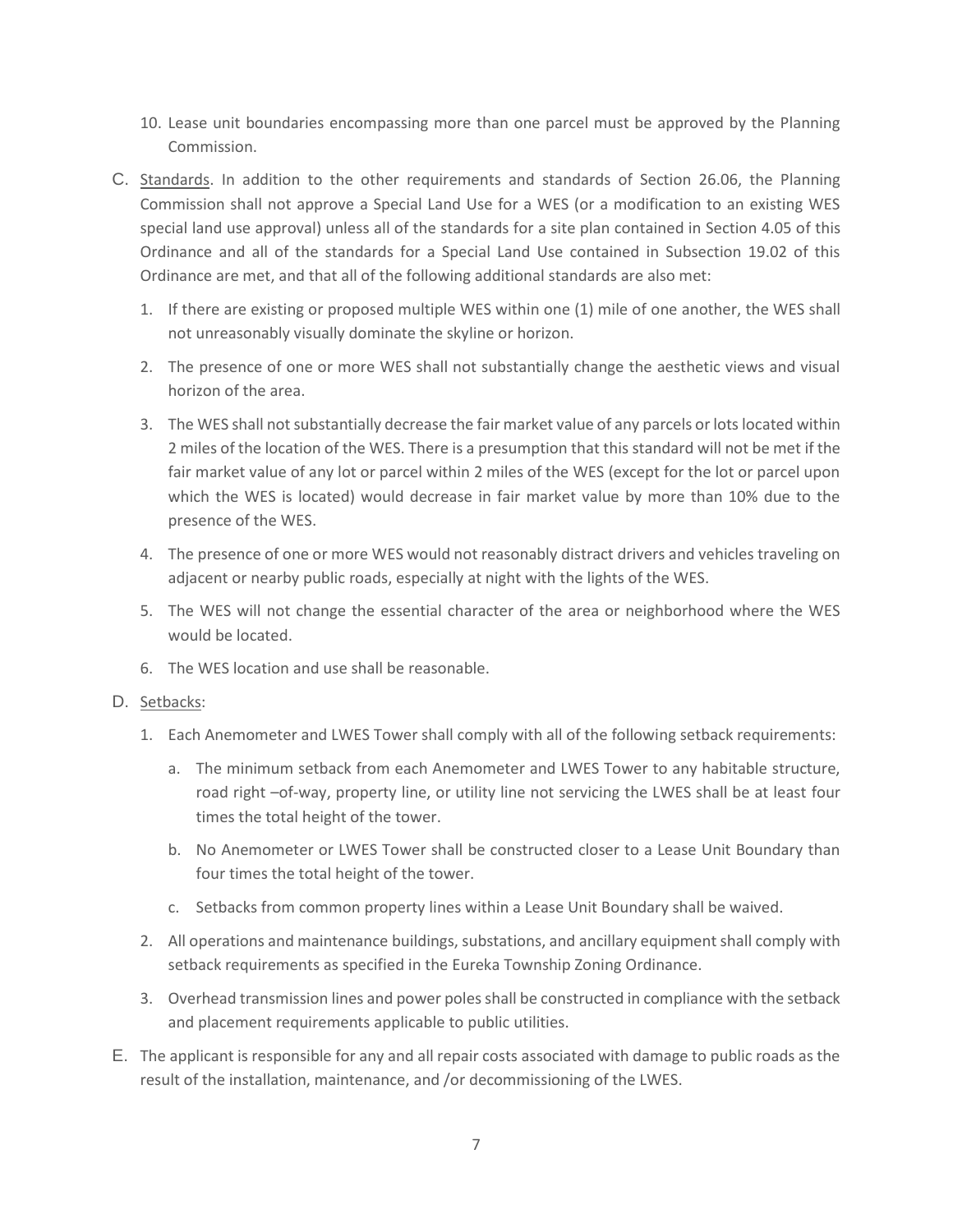- F. In approving any LWES, the Township may require a performance guarantee pursuant to Section 29.06 of this Ordinance.
- G. The maximum height of any WES shall not exceed 300 feet. The Planning Commission may modify this requirement at the request of the applicant if reasonably justified by information provided by the applicant to the Township. In addition, the Planning Commission may require that a WES be less than 300 feet tall if such lesser height is required because:
	- 1. A taller WES would have substantial negative esthetic and horizon sight line impacts;
	- 2. The topography in the area is not consistent with a taller WES;
	- 3. The taller height would make the WES more distracting to motorists on nearby or area public roads; or
	- 4. The taller height of the WES would cause the WES to dominate the air space and visual appearance of a nearby dwelling or dwellings.
- H. The turbine nacelle unit shall have an operating automatic fire detecting and suppression system.
- I. The WES shall have an operating de-icing system such as hot airflow built into the blades, ice sensors mounted on the nacelle and heating devices in the blades, anti-icing paint formulated to prevent formation of ice on blades, or similar systems to prevent icing and ice-throws.

### SECTION 26.07 UTILITY GRID WIND ENERGY SYSTEMS

- A. Zoning Districts: Utility grid WESs are allowed in the AG and RR districts only, provided they meet all other requirements of this Ordinance and obtain Special Land Use approval.
- B. Special Use Permit: A Special Land Use Permit application shall be filed with the Zoning Administrator and approved by the Planning Commission prior to the construction of a utility grid WES. Since a utility-grade WES usually contains several LWESs, separate special land use applications for each LWES shall not be required; rather, one special land use application for the entire utility grid WES project (or that portion of the utility grid WES project within Eureka Charter Township) shall be required. In addition to the standards contained in this Section, the provisions of Sections 26.06C and 26.06G shall also apply to towers proposed together as a utility grid WES.
- C. Required Materials. In addition to the submittal requirements for Site Plan Review and Special Land Use approval specified in this Ordinance, the following additional information shall be submitted with an application for a utility grid WES:
	- 1. A noise modeling and analysis report with the site plan showing location of equipment identified as a source of noise that is placed, based on the analysis, so that the wind energy system will not exceed the maximum permitted sound pressure levels. The noise modeling and analysis shall conform to IEC 61400 and ISO 9613. After installation of the utility grid WES, sound pressure level measurements shall be done by a third party, qualified professional according to the procedures in the most current version of ANSI S12.18, at the owner or operator's expense. All sound pressure levels shall be measured with a sound meter that meets or exceeds the most current version of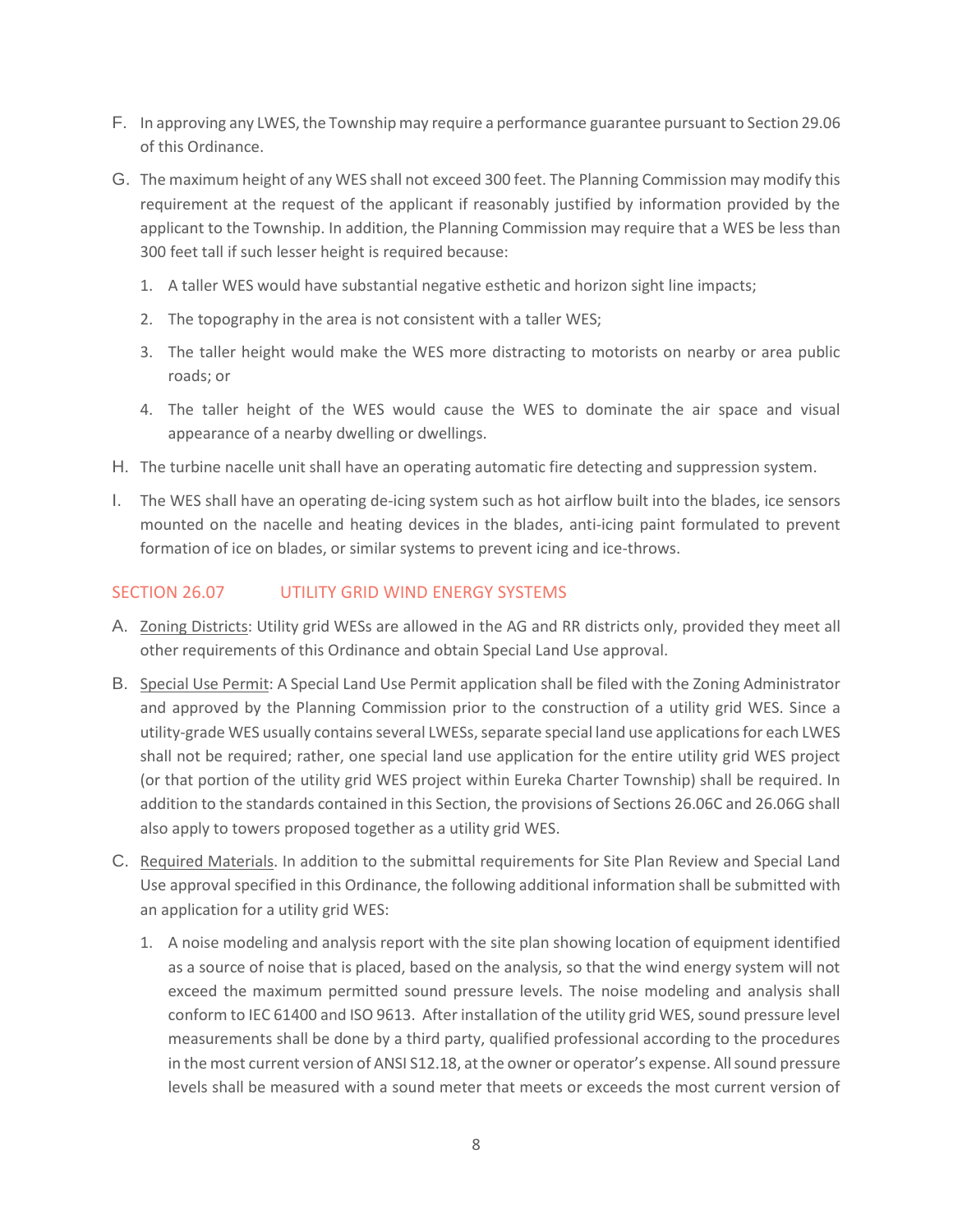ANSI S1.4 specifications for a Type II sound meter. Documentation of the sound pressure level measurements shall be provided to the Zoning Administrator within 60 days of the commercial operation of the project.

- 2. A visual impact simulation showing the completed site as proposed on the submitted site plan. The visual impact simulation shall be from four viewable angles.
- 3. An Environment Analysis by a third party qualified licensed professional to identify and assess any potential impacts on the natural environment including, but not limited to wetlands and other fragile ecosystems, historical and cultural sites, and antiquities. The applicant shall take appropriate measures to minimize, eliminate or mitigate adverse impacts identified in the analysis, and shall show those measures on the site plan. The applicant shall identify and evaluate the significance of any net effects or concerns that will remain after mitigation efforts.
- 4. An Avian and Wildlife Impact Analysis by a third-party qualified professional to identify and assess any potential impacts on wildlife and endangered species. The applicant shall take appropriate measures to minimize, eliminate or mitigate adverse impacts identified in the analysis, and shall show those measures on the site plan. The applicant shall identify and evaluate the significance of any net effects or concerns that will remain after mitigation efforts. Sites requiring special scrutiny include wildlife refuges, other areas where birds are highly concentrated, bat hibernacula, wooded ridge tops that attract wildlife, sites that are frequented by federally and/or state-listed endangered species of birds and bats, significant bird migration pathways, and areas that have landscape features known to attract a large number of birds of prey. At a minimum, the analysis shall include a thorough review of existing information regarding species and potential habitats in the vicinity of the project area. Where appropriate, surveys for bats, birds of prey, and general avian use should be conducted. The analysis shall include the potential effects on species listed under the Federal Endangered Species Act and Michigan's Endangered Species Protection Law. The analysis shall indicate whether a post-construction wildlife mortality study will be conducted and, if not, the reasons why such a study does not need to be conducted.
- 5. A copy of a shadow flicker analysis at occupied structuresto identify the location of shadow flicker that may be caused by the project and the expected durations of the flicker at these locations from sunrise to sunset over the course of a year. The site plan shall identify problem areas where shadow flicker may affect the occupants of the structures and show measures that shall be taken to eliminate or mitigate the problem.
- 6. A decommissioning plan that shows the restoration plan for the site after completion of the project that includes the following supporting documentation:
	- a. The anticipated life of the project.
	- b. The estimated decommissioning cost net of salvage value in current dollars.
	- c. The method of ensuring that funds will be available for decommissioning and restoration.
	- d. The anticipated manner in which the project will be decommissioned and the site restored.
- 7. A description of the complaint resolution process developed by the applicant to resolve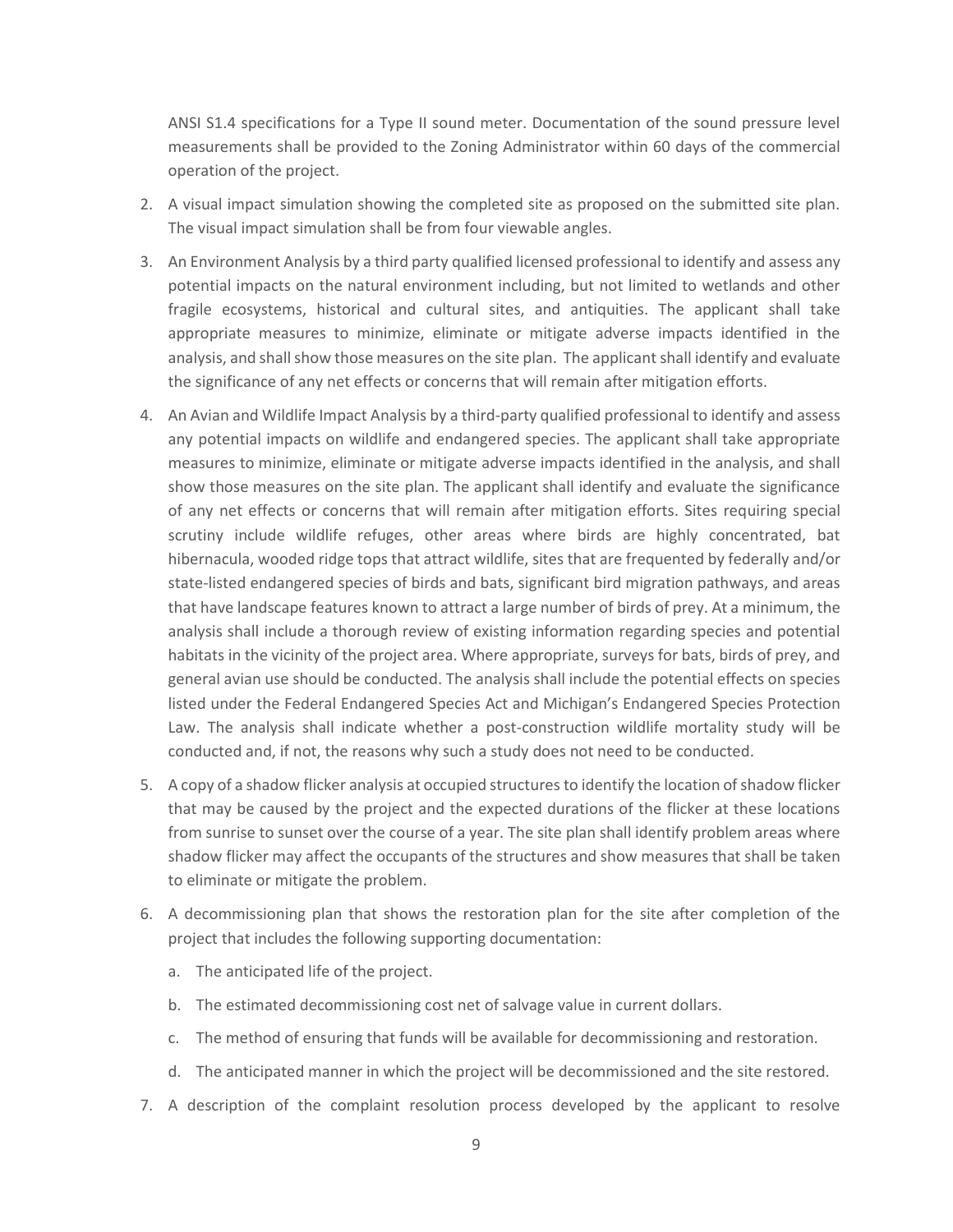complaints from nearby residents concerning the construction or operation of the project. The process may use an independent mediator or arbitrator and shall include a time limit for acting on a complaint. The process shall not preclude the Township from acting on a complaint. During construction, the applicant shall maintain and make available to nearby residents a telephone number where a project representative can be reached during normal business hours.

- D. Performance and Operational Standards. A utility grid WES shall meet all of the following performance and operational requirements:
	- 1. A utility grid WES shall be maintained and kept in operational working order or shall be removed by the owner of the utility grid wind energy system.
	- 2. The utility grid WES owner or operator shall provide the Township Zoning Administrator with a copy of maintenance inspection records and logs.
	- 3. If there is a mechanical failure resulting in an abnormal sound emission, release of a pollutant, or a public safety hazard, the Zoning Administrator shall be notified of the event the next day of business following the event. The applicant shall provide the Township at the time of application an operational procedure for this event, a mitigation strategy, and appropriate emergency contact information. A written report describing the failure and the owner's response to the failure shall be submitted to the Zoning Administrator within 10 business days of the event. Sound emitted from a wind turbine generator that is the result of a mechanical failure or lack of maintenance may not be subject to the complaint resolution procedure outlined in this Section. Emergency contact information and a turbine reference number shall be placed in an appropriate location near the site of the turbine, such as at the gate for the access road, so it can be viewed without trespassing on private property.
	- 4. The compatibility of the tower structure with the rotors and other components of the conversion systems shall be certified by a certified, registered engineer and by the authorized factory representative.
	- 5. The utilization of roads and the road right of way for the construction of a wind energy system must meet the requirements set forth by the Road Commission for Montcalm County.
	- 6. Through the appropriate placement of wind turbines, the applicant shall design to eliminate any interference such as, but not limited to, internet (Wi-Fi or satellite), AM or FM radio, cell phones, 911, satellite television, emergency systems, and digital television. Post-construction signal interference caused by the wind energy system shall be mitigated by the WES owner at their expense.
	- 7. All wind turbines must be unclimbable by design or protected by anti-climbing devices such as:
		- a. Fences with locking portals at least six (6) feet high
		- b. Anti-climbing devices twelve (12) feet from the base of pole
	- 8. Shadow Flicker Limits. Shadow flicker shall not be allowed on a non-participating parcel containing an occupied building or dwelling. Shadow flicker is measured at the nearest external wall or walls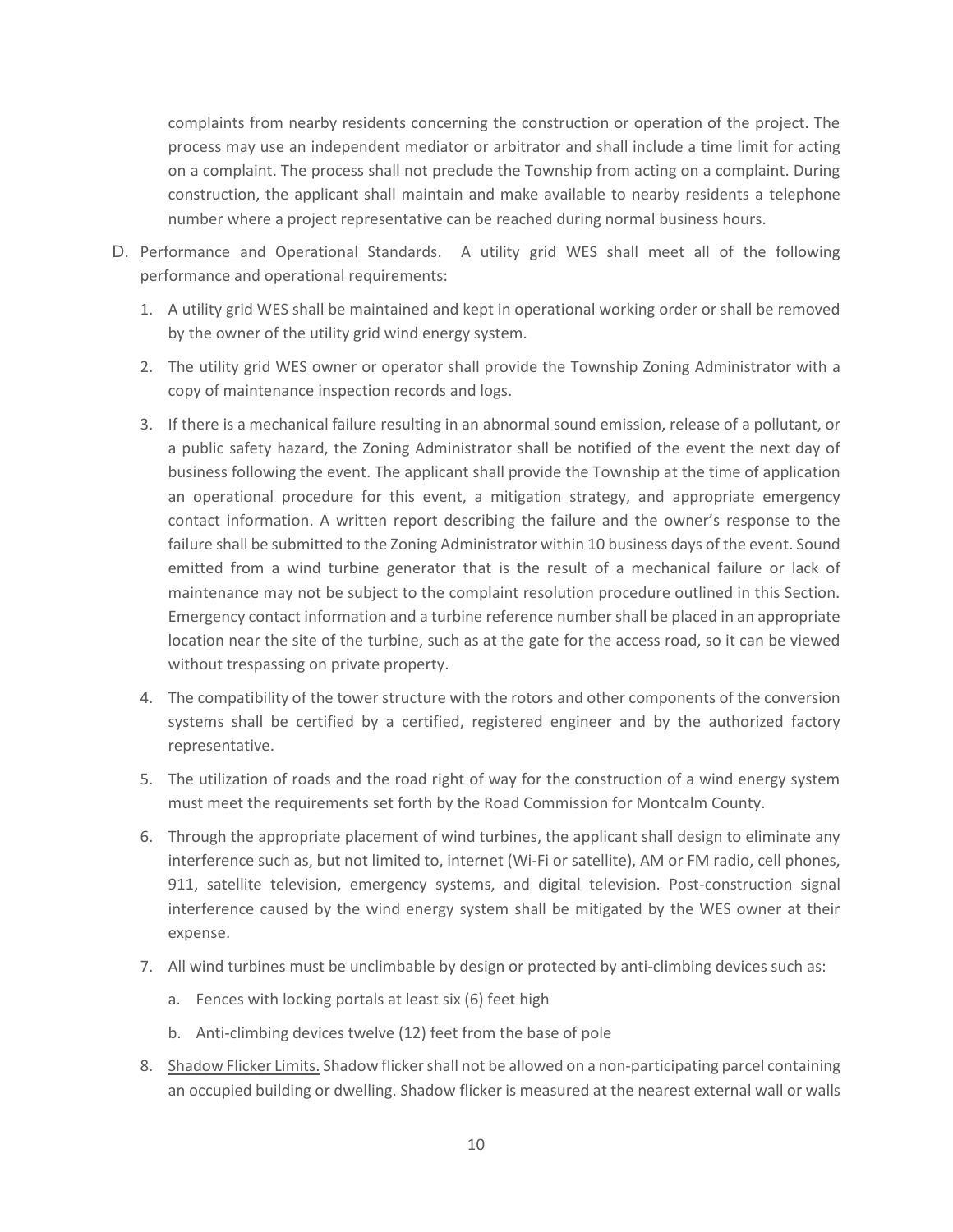of an occupied building or dwelling located on a non-participating parcel. If an occupied building or dwelling is built on an non-participating parcel after the issuance of a special land use permit for a utility grid wind energy system and the occupied building or dwelling is in compliance with the minimum required front, side, and rear yard setbacks then in effect within the zoning district in which the occupied building or dwelling is located, the owner of the wind energy system shall adhere to the above permissible shadow flicker limits.

- 9. Shadow Flicker Mitigation and Mitigation Plan. A shadow flicker detection/abatement system is required on each wind turbine generator. An equivalent type of system may be used, but only with prior approval by the Planning Commission. Shadow detection systems must be kept in good working order for the entire duration of the special land use. Shadow flicker mitigation measures for each receptor modeled to receive flicker shall be described in a mitigation plan and submitted with the application. Flicker mitigation measures may include but are not limited to, wind turbine siting changes, flicker detection/abatement system operations and procedures, grading, modifications to a dwelling and/or landscaping. If landscaping is used as a mitigation procedure, the planting of mature trees shall be required. The Planning Commission may require a performance guarantee, in the case of landscaping and/or other mitigation measures, to assure the long-term viability and effectiveness of the mitigation.
- 10. Abandonment. Any utility grid WES or part thereof that reaches its end of useful life shall be deemed to be abandoned; provided, however, that the owner or operator of the WES may apply to the Planning Commission, not less than three months prior to the expiration of said end of useful life period, for one additional extension of up to twelve months upon establishing, to the satisfaction of the Planning Commission, that the lack of production was caused by reasons beyond the control of the owner or operator. In determining whether such abandonment has occurred, the Planning Commission or Zoning Administrator may request, and the operator, system owner, or property owner shall provide written documentation accurately indicating the amount of electrical energy produced by the wind energy system during said end of life period. It shall be the obligation of the utility grid WES owner to remove the abandoned utility grid wind energy system.
	- a. To ensure that an abandoned wind energy system is removed, a performance bond or letter of credit, in an amount determined by the Township to be sufficient to cover the entire cost of removal, shall be submitted by the applicant prior to the issuance of the special land use. To assist the Planning Commission in determining the amount of the performance bond or letter of credit, the applicant may submit information regarding the estimated cost to remove a utility grid wind energy system.
	- b. The performance bond or letter of credit shall be conditioned upon the timely and faithful performance of the requirements of this ordinance and the special land use. The performance bond or letter of credit shall remain in effect for the duration of the special land use. The amount of the performance bond or letter of credit shall be adjusted at least every three years to reflect changes in the estimated cost of removal, based on the most recent inflation index for the cost of comparable services, as published by the U. S. Bureau of Labor Statistics, or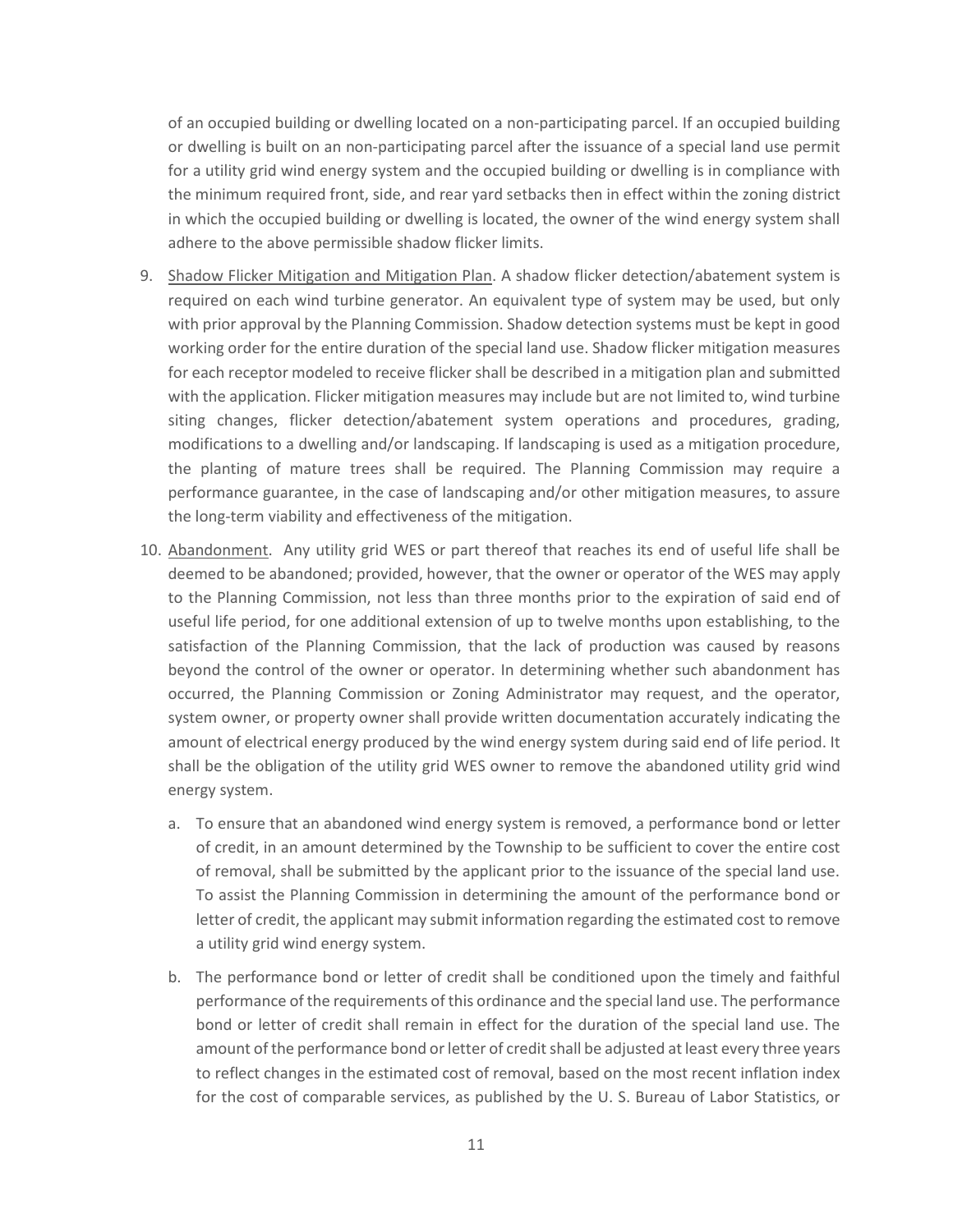other applicable federal agency or another commonly accepted index.

- c. If the utility grid wind energy system owner fails to remove the wind energy system as required by this Section, then the Township is entitled to use the proceeds from the performance bond or letter of credit to have the utility grid wind energy system removed. Such removal by the Township shall not relieve the owner of the utility grid wind energy system from its removal obligation.
- d. A condition of the performance bond or letter of credit shall be written notification by the issuing company or institution to the Zoning Administrator when the performance bond or letter of credit is about to expire or be terminated.

### E. Monitoring and Reporting

- 1. Bird and Bat Mortality Study. The Planning Commission may require a post-construction bird and bat mortality study completed by a third-party professional selected by the Planning Commission. The timing of such a study shall be specified as a condition of the special land use.
- 2. Post Construction Sound Survey. Documentation of sound pressure level measurements shall be provided to the Zoning Administrator by a third-party qualified professional selected by the Planning Commission and at the expense of the utility grid WES owner within 12 months of the commencement of the operation of the project. The post-construction study shall be performed at the same locations as the preconstruction study unless additional or alternative locations are required by the Planning Commission. The study should generally follow the procedures in the most recent versions of ANSI S12.9 Part 3 (with an observer present) and ANSI S12.18. All sound pressure levels shall be measured with instruments that meet ANSI or IEC Type 1 Precision integrating sound level meter performance specifications. In addition to measuring A-weighted sound levels, at least one monitoring location shall collect one-third octave band data down to 1 Hertz.
- 3. Complaint Resolution. The applicant shall submit procedures that it intends to implement for receiving, acting upon, and resolving complaints or allegations that the wind energy system is not in compliance with this ordinance.
	- a. Complaint resolution procedures must be presented at the time of application and must meet the approval of the Planning Commission prior to approval of a special land use. Those procedures, at a minimum, shall:
		- 1) Require the system owner to accept complaints regarding non-compliance with the ordinance from all property owners within the project boundary and up to one-mile radius of a wind turbine generator.
		- 2) Provide a telephone number and mailing address at which the operator can be contacted for purposes of submitting complaints or allegations of non-compliance.
		- 3) Require that all such complaints or allegations be submitted in writing.
		- 4) As a condition of the system owner acting on the complaint, require that a complainant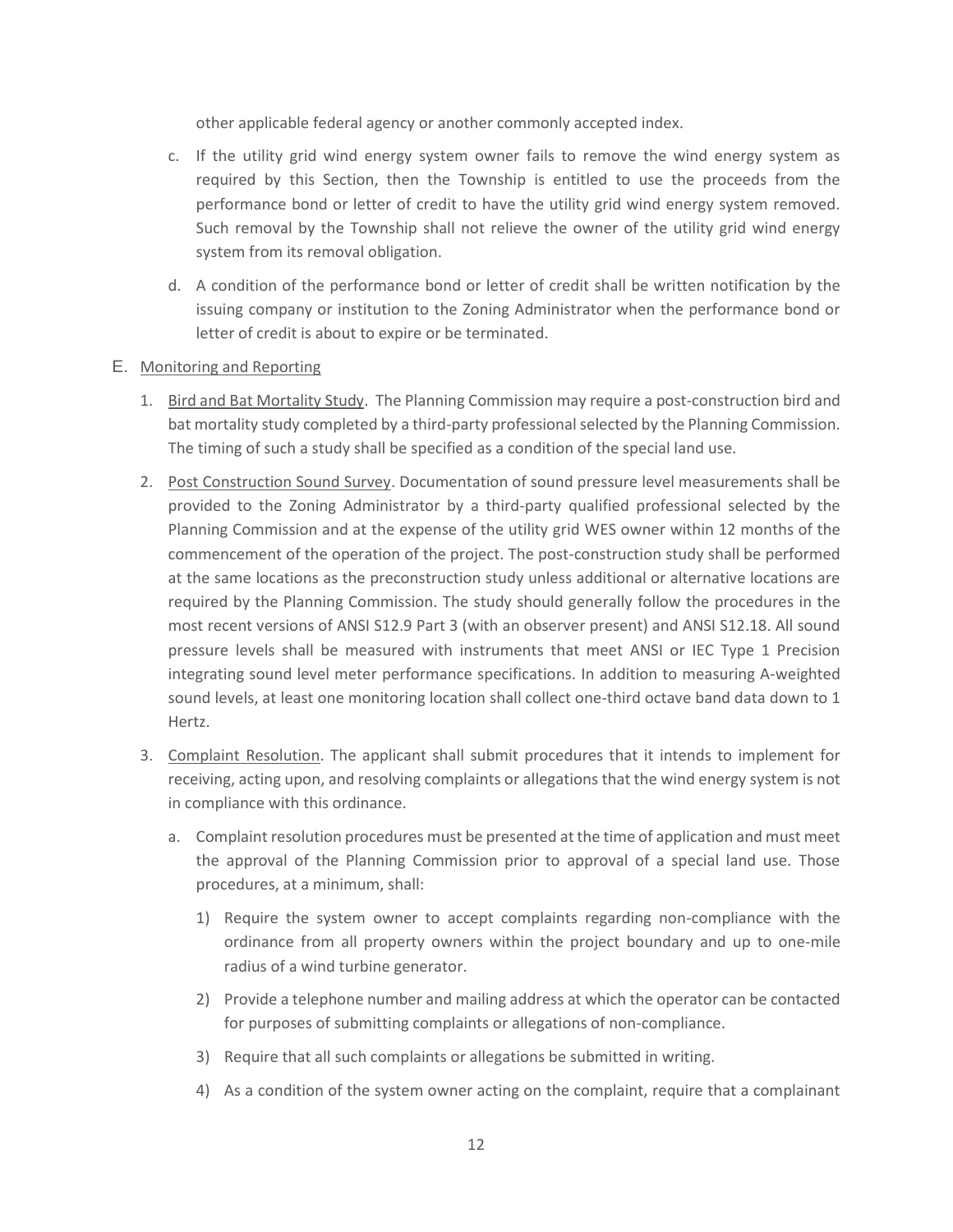allow the wind energy system owner or designated staff, or other authorized personnel such as an engineer or acoustic professional, on the property of the complainant for further investigation and testing.

- 5) Set forth information that must be included in the complaint or allegation.
- 6) Require that a complaint is acknowledged in writing by the wind turbine owner to both the complainant and the Zoning Administrator within five (5) business days of receipt of said complaint.
- 7) Set forth the number of days, not to exceed thirty (30), in which the operator shall investigate and resolve any and all complaints or allegations, either by way of correction or formal denial of non-compliance.
- 8) Require the operator to advise the Zoning Administrator in writing of the resolution of any complaint or allegation of non-compliance within thirty (30) days of its receipt of the same.
- b. Any complaint not resolved within thirty (30) days shall result in a performance review by the Planning Commission as described in subsection 10 below. Resolution or mitigation of a complaint that involves construction, landscaping, testing, or other significant alteration/operational condition that is dependent on seasonal or other conditions may exceed thirty (30) days if approved by the Planning Commission.
- c. It shall be a violation of this ordinance to modify the approved complaint resolution procedures without the prior approval of the Planning Commission.
- F. Performance Review. The Planning Commission shall require a performance review of the special land use on a three-year basis or as otherwise required. The three-year time period commences after the first turbine of the wind energy system becomes operational. The Planning Commission shall provide the performance review and the Township shall perform, where reasonably practicable, an investigation regarding a complaint or other matter requiring a performance review. In its sole discretion, the Township may require the assistance of an independent third party due to the specialized nature of the complaint, conflicting evidence, or other condition. The reasonable cost of an independent third-party consultant shall be at the expense of the wind energy system owner. Failure to maintain compliance with all requirements of this section shall result in enforcement action which may include the termination of the special land use, or portions of the special land use. The purpose of the performance review is to evaluate the status of:
	- 1. Compliance with the conditions set forth by the special land use, such as specific mitigation measures or operation procedures, and all other requirements of this Ordinance.
	- 2. Any changes in ownership or operation of the utility grid WES.
	- 3. A significant avian or bat mortality event that exceeds projected impacts described in the Wildlife Study as required by this Ordinance.
	- 4. A complaint taking longer than thirty (30) days to resolve may require a performance review